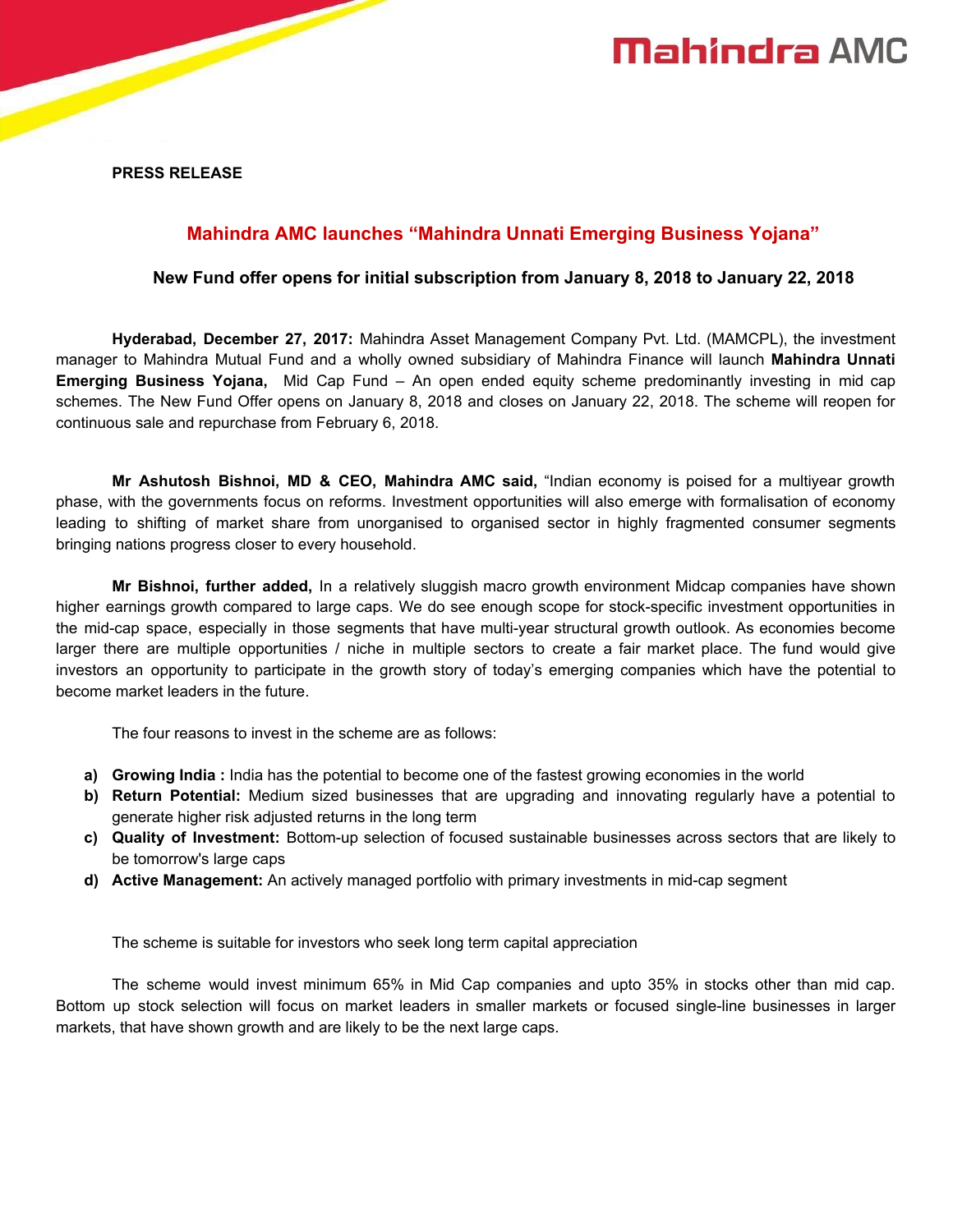# **Mahindra AMC**

mo prouder is surrante for investors who dre seeking\*



will be at moderately high risk

Long term capital appreciation;

• Investment predominantly in equity and equity related securities including derivatives of mid cap companies.

\* Investors should consult their financial advisers if in doubt about whether the product is suitable for them.

**Mutual Fund investments are subject to market risks, read all scheme related documents carefully.**

#### **About Mahindra Mutual Fund**

Mahindra Asset Management Company Private Limited, a company incorporated under the Companies Act, 1956, is the Investment Manager for Mahindra Mutual Fund. It is a wholly owned subsidiary of Mahindra and Mahindra Financial Services Limited (MMFSL).

Mahindra Mutual Fund endeavors to offer a variety of mutual fund schemes pan-India, with special focus in rural and semi-urban areas.

**Statutory Details:** Mahindra Mutual Fund has been constituted as a Trust under the Indian Trusts Act, 1882. Sponsor: Mahindra & Mahindra Financial Services Limited. (liability of Sponsor limited to Rs. 1,00,000/-) Trustee: Mahindra Trustee Company Private Limited. Investment Manager: Mahindra Asset Management Company Private Limited. The Sponsor, Trustee and Investment Manager are incorporated under the Companies Act, 1956.

### **About Mahindra & Mahindra Financial Services Limited**

Mahindra & Mahindra Financial Services Limited (Mahindra Finance), part of the Mahindra Group, is one of India's leading non-banking finance companies. Focused on the rural and semi-urban sector, Mahindra Finance has over 4.8 million customers and has an AUM of over USD 6 billion. Mahindra Finance is a leading vehicle and tractor financier and also offers fixed deposits and loans to SMEs. It has 1,178 offices across the country and is the first Non-Banking Finance Company from India to form a part of Dow Jones Sustainability Index. Mahindra Finance has been ranked among the Top 50 "India's Best Companies to Work For 2017" by Great Place to Work® (GPTW) Institute in collaboration with The Economic Times.

Mahindra Finance's Insurance Broking subsidiary, Mahindra Insurance Brokers Limited (MIBL), is a licensed Composite Broker providing Direct and Reinsurance broking services.

Mahindra Rural Housing Finance Limited (MRHFL) a subsidiary of Mahindra Finance provides loans for purchase, renovation, construction of houses to individuals in the rural and semi-urban areas of the country.

Mahindra Asset Management Company Private Limited (MAMCPL), a wholly-owned subsidiary of Mahindra Finance, is acting as the Investment Manager of Mahindra Mutual Fund.